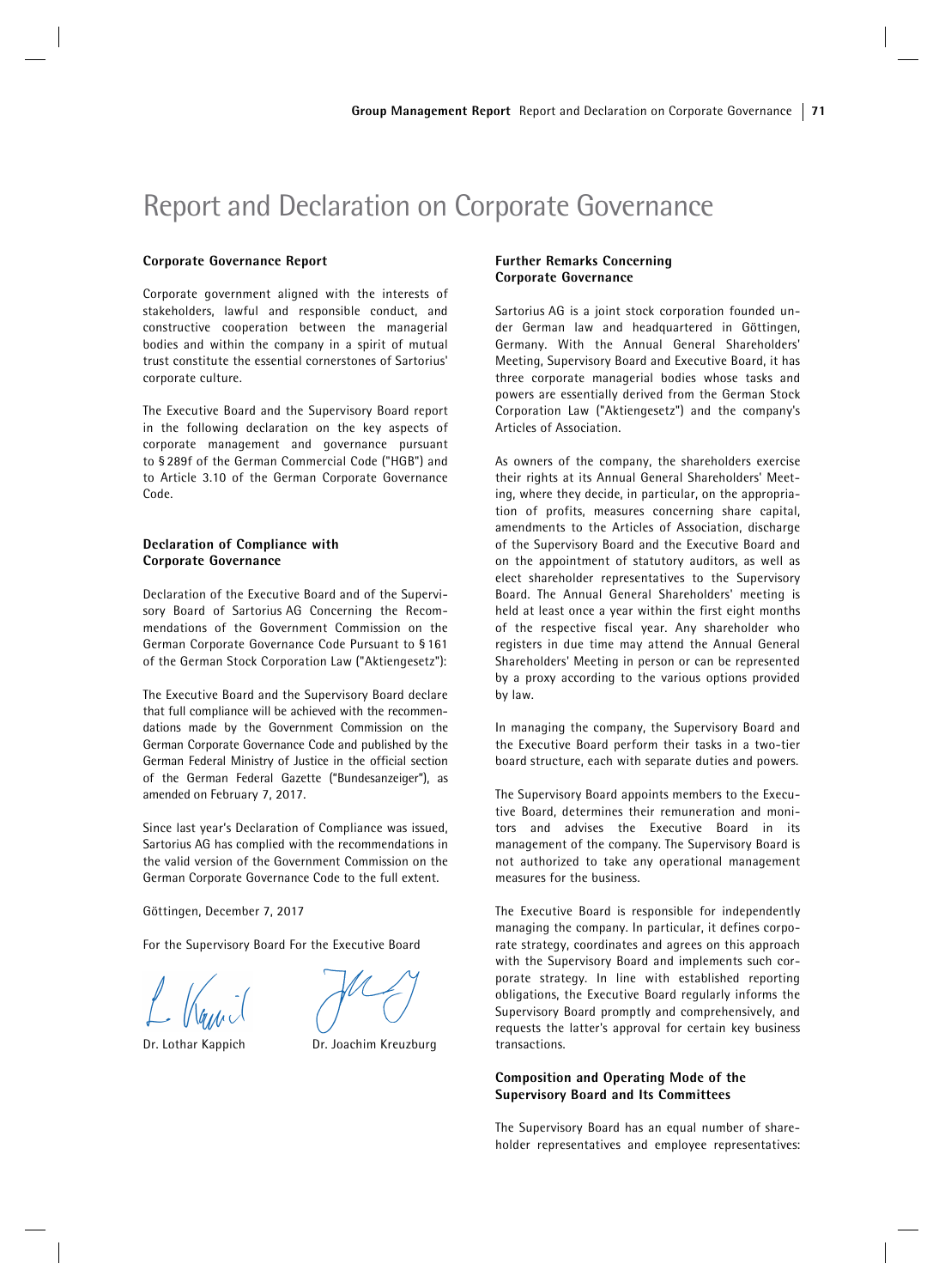six shareowner representatives elected by the Annual General Shareholders' Meeting and six employee representatives elected according to the German Codetermination Law ("Mitbestimmungsgesetz"). Details on the members of the Supervisory Board and its committees are provided on pages 180 to 181.

The Supervisory Board Chairman coordinates the work within this board, as well as convokes and conducts Supervisory Board meetings. Furthermore, he is the first individual for the Executive Board to contact and externally represents the matters of the Supervisory Board.

The Supervisory Board holds at least two meetings every six months; as a rule, four or more conferences take place, as required. This board has established four committees: the Executive Task Committee, the Audit Committee, the Conciliation Committee and the Nomination Committee. The Executive Task Committee, Audit Committee and Conciliation Committee each have four members and have an equal number of shareholder representatives and employee representatives. The Executive Task Committee and Audit Committee hold regular meetings; the Conciliation Committee and the Nomination Committee meet only as necessary.

The Executive Task Committee carries out preparatory work for resolutions and issues to be addressed in the meetings of the Supervisory Board. It also oversees the preparations for appointments, including the remuneration and employment contract conditions of members of the Executive Board. The Audit Committee supports the Supervisory Board in performing its supervisory function. The chairperson of the Audit Committee is an independent member of the Supervisory Board and has detailed knowledge and extensive experience in the application of accounting standards and internal control systems from his or her own professional practice. The Conciliation Committee meets if the majority required in connection with the appointment of members to the bodies authorized to represent the company for legal purposes is not reached. The Nomination Committee comprises representatives of the shareholders only. Its function is to propose suitable candidates to the Supervisory Board for the latter's election proposals submitted to the Annual Shareholders' Meeting. More information on the individual meetings held in the reporting year by the Supervisory Board and its committees is given in the Report of the Supervisory Board on pages 12 to 15.

The Supervisory Board regularly reviews the efficiency of its work based on a questionnaire sent in advance and by a discussion of the results of this questionnaire in a plenary session.

Appointment Objectives for the Supervisory Board; Diversity Policy and Competence Profile

Members of the Supervisory Board of Sartorius AG are to be appointed such that they, on the whole, have the knowledge, skills and experience that are necessary to perform the board's duties properly.

For this purpose and based on the recommendations of the German Corporate Governance Code, the Supervisory Board decided on the following appointment objectives:

- Independent members shall account for no less than 25% of the Supervisory Board.
- The upper age limit of 70 at the time of election should be taken into consideration, but may be waived in exceptional cases, provided there are no reservations about the suitability of the persons proposed and their election is expedient to the interests of the company in spite of the age limit being exceeded.
- As a matter of principle, no member may serve on the Supervisory Board for longer than five elected terms. This limit can be exceeded in individual cases if the Supervisory Board does not have any reservations about the suitability of an individual for serving longer and election of this person is apparently in the interest of the company.
- Care must be taken to ensure that each Supervisory Board member has sufficient time available to perform his or her mandate.

In addition, the Supervisory Board also defined a competence profile for itself. This also covers aspects such as diversity, for example, with regard to professional background and international experience. In view of achieving an appropriate gender balance, the legal quotas of at least 30% women and at least 30% men apply to the Sartorius Supervisory Board. The shareholder representatives and the employee representatives decided to fulfill these legal targets separately.

- In its election proposals for membership, the Supervisory Board is required to consider whether candidates have international experience or an international background within the scope of its current members.
- The Supervisory Board must have members with expertise in one or several of the international markets relevant for Sartorius.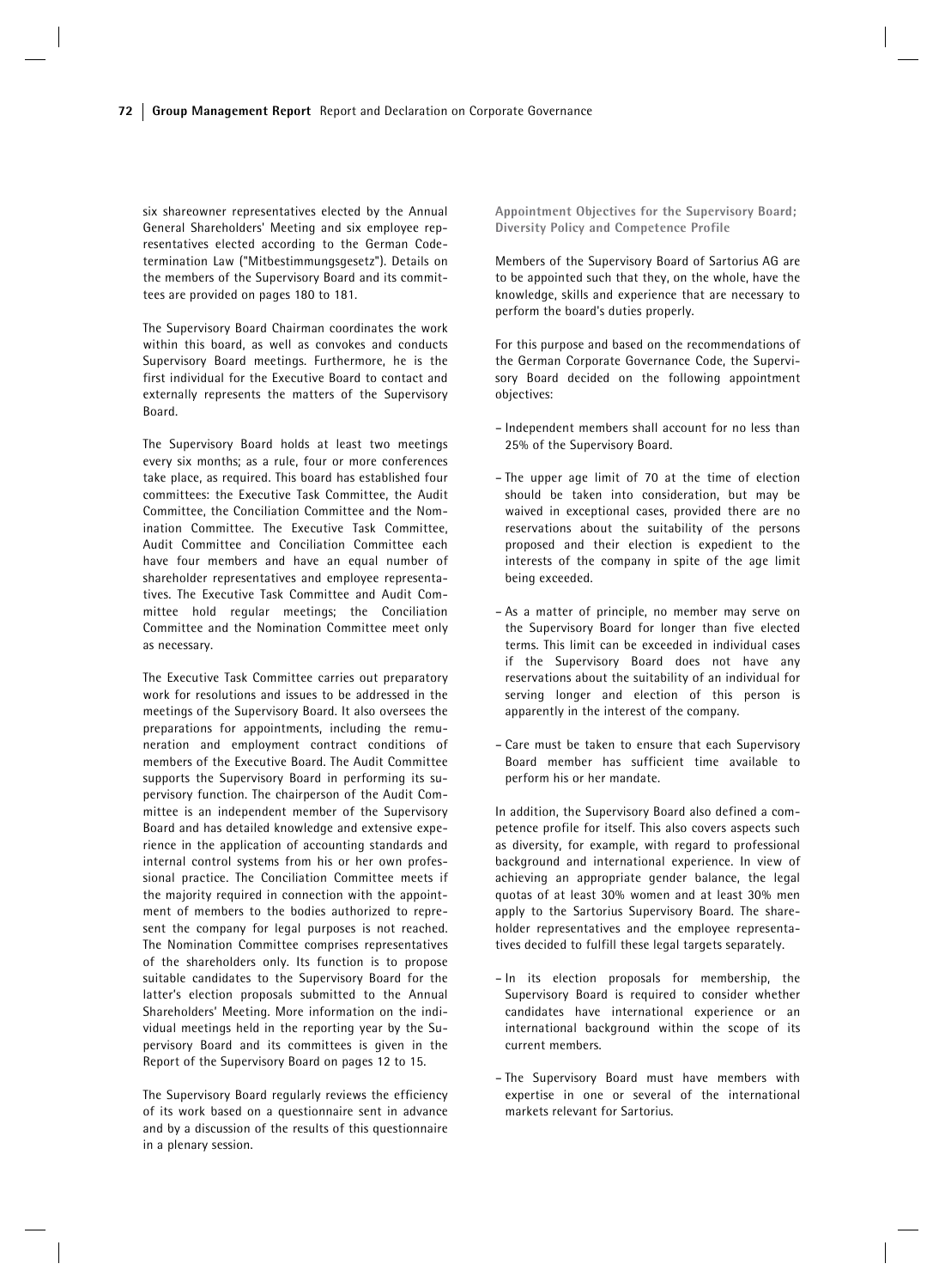- Members of the Supervisory Board need to bring in knowledge of technologies and products relevant to the Group, as well as of digitalization, and experience in research and development, particularly in the biopharmaceutical industry.
- The Supervisory Board must have members who have expertise in setting up and developing innovative business models, as well as knowledge of corporate strategies.
- Members of the Supervisory Board need to have indepth knowledge of financial business processes and competences in financial controlling and risk management; at least one independent member of the Supervisory Board must have expert knowledge of accounting or auditing (§ 100, Subsection 5, of AktG).
- Members of the Supervisory Board must have expertise in law, corporate governance and compliance.
- The Supervisory Board needs to have in-depth knowledge and a thorough background in issues concerning human resources.

According to the Supervisory's self-assessment, the members on its board meet the diversity and competency requirements. The appointment objectives previously mentioned regarding independence and the age and membership limits are also met:

Concerning the criterion of independence, this is met by all members of the Supervisory Board with one exception in the past and the present: the executor of Horst Sartorius' estate. This individual was Dr. Arnold Picot, Ph.D., until July 9, 2017, who was also the Chairman of the Supervisory Board, and is now Dr. Lothar Kappich, likewise its current Chairman. In the opinion of the Supervisory Board, an appointment as an employee representative to this board or an existing employment contract with the company alone does not preclude the independence of this member because an employee is protected by the laws in force in performing his or her duties on the Supervisory Board.

In one instance, the company diverged from the established statutory retirement age and the statutory limit of five elected terms when Dr. Arnold Picot was reelected. There were no doubts about his suitability, and his reelection was also in interest of the company in the context of his capacity as executor of Horst Sartorius' estate. Currently, there are no Supervisory Board members over the age of 70 or who have served for more than five elected terms.

In view of achieving an equal balance of gender, the Supervisory Board meets the quota of 30% set for the underrepresented gender. Since the election of members to the Supervisory Board in April 2017, seven men total (around 58%) are on the board, of whom four are shareholder representatives and three employee representatives. In addition, five women (around 42%) are members of this board, among them two representatives of the share owners and three representatives of the employees. As a result, the gender quota requirements are met on both sides of Supervisory Board representation and on the full Supervisory Board itself.

The proposal of the Supervisory Board submitted to the Annual General Shareholders' Meeting for election of shareholder representatives to this board was based on the target quotas stated above.

To facilitate comparison of the appointment objectives, brief resumés of the Supervisory Board members are available on the Sartorius website.

# Composition and Operating Mode of the Executive Board

The Executive Board of Sartorius AG manages the company under its own responsibility, with the goal of increasing the company's sustainable value. It develops the company's strategy, coordinates it with the Supervisory Board and ensures implementation of this strategy. Beyond that, the rules of procedure for the Executive Board define the legal transactions requiring approval by the Supervisory Board in order for such transactions to be effected. The Executive Board is responsible for compliance with all provisions of the law and the company's internal policies, as well as for appropriate risk management.

Decision-making by the Executive Board is done at its regular meetings, which are convoked and conducted by the Chairman. As a rule, the members of the Group Executive Committee attend these meetings, and, if required, further specialists and mangers are invited to provide advice.

The Executive Board members are jointly responsible as a collegiate body for matters of special significance. As for the board's remaining responsibilities, each member independently manages the area assigned to him or her according to the plan for allocation of areas of responsibilities, and is required to notify the Chairman of all material transactions and events.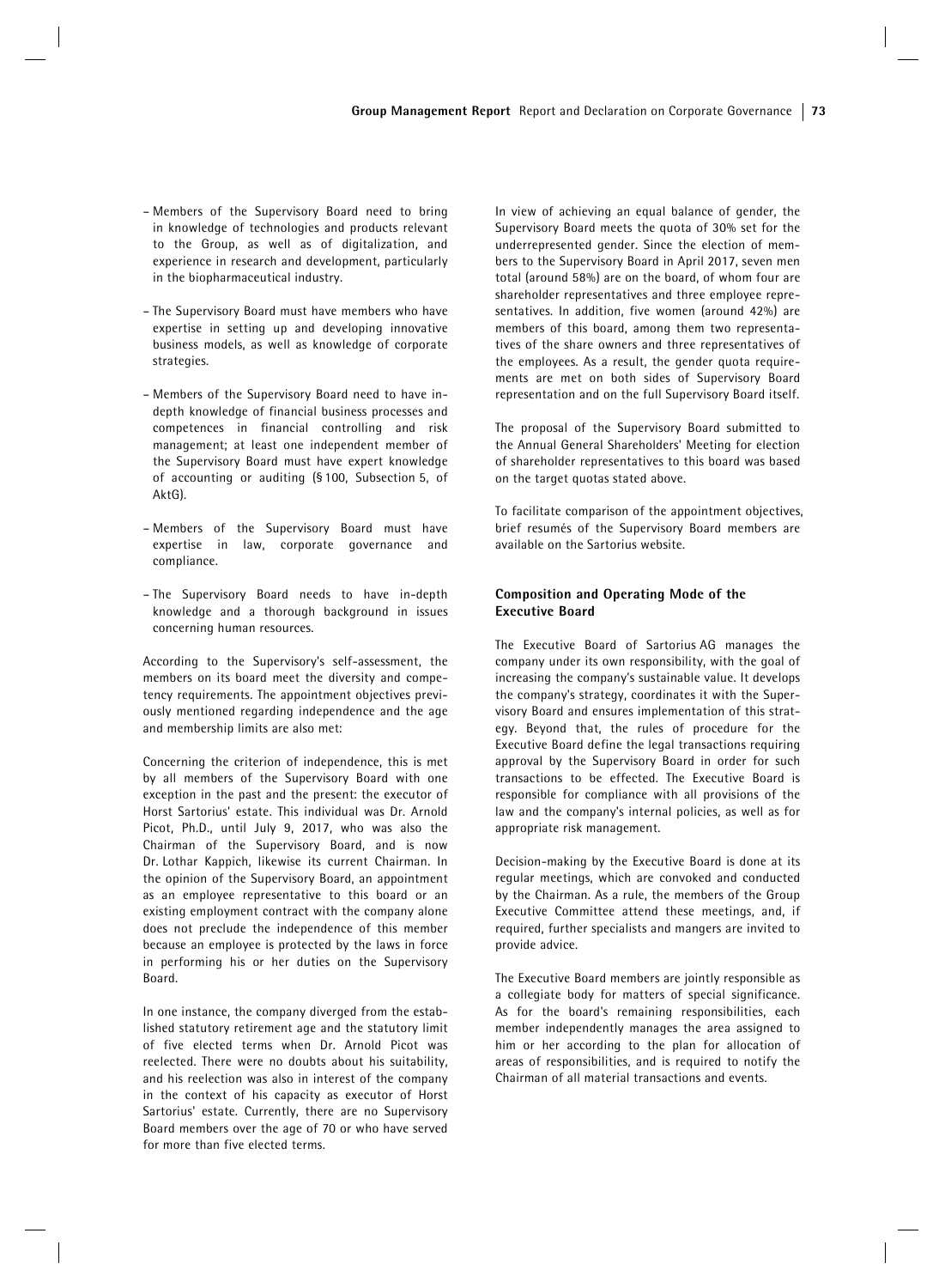Composition of the Executive Board, Diversity and Competency Requirements

In the opinion of the Supervisory Board, the basic qualification criteria for appointments to positions on the Executive Board are professional qualifications for heading each particular area of responsibility, a proven track record in the individual's career path and convincing managerial skills. In addition, the Supervisory Board also considers the aspect of diversity in its appointment decisions. Therefore, the Supervisory Board strives to appoint people with complementary profiles, professional and personal life experiences and in different age brackets to the Executive Board. Moreover, the latter board is required to have broad international experience.

Pursuant to the German Act on Equal Participation of Women and Men in Executive Positions in the Private and the Public Sectors (abbreviated as "German Act on Equal Participation of Women and Men" below), the Supervisory Board defined a target quota for the Executive Board that is defined in the following section.

Disclosures Concerning the German Act on Equal Participation of Women and Men

The Sartorius Executive Board is a committee that presently consists of three members and is therefore relatively small so establishment of a rigid gender quota can be problematic. The current members of this board of Sartorius AG are male. Given that the Executive Board contracts are still in force, the Supervisory Board had defined a quota of 0% up to June 30, 2022. For the current target achievement deadline by June 30, 2022, the Supervisory Board decided to appoint at least one woman to the Executive Board.

Also regarding the appointment of women to the Executive Board of Sartorius AG, the Supervisory Board supports the activities of the Executive Board to further increase the percentage of female executives at the first two management levels in the company. The Executive Task Committee responsible and the full Supervisory Board regularly receive reports on the development of the proportions of women in seniorlevel management positions.

## First and Second Management Levels Below the Executive Board

Disclosures Concerning the German Act on Equal Participation of Women and Men

Over the past years, the percentage of women at the first two management levels below the Executive

Board has considerably increased on the whole and is already at a comparably high level. To achieve the intended communications effect, the Executive Board had deliberately set ambitious targets for the first target achievement deadline by June 30, 2017, despite this short time horizon and the risk that these targets might not be completely met. Thus, this quota for the first management level was set at 25% and for the second level, at around 30%.

Although the percentage of women at these levels increased, both targets were not quite reached. At the end of June 2017, the proportion of women at the first management level was around 19%; that at the second level, around 28%. The reasons these targets were not met were the low fluctuation in the management team and, therefore, a lower number of positions to be filled, on the one hand, and consolidation of the companies acquired slightly diluted the progress achieved, on the other hand.

For the next deadline by June 30, 2022, the Executive Board resolved in the reporting year to increase the proportion of women at both levels of management below this board to around 30%.

## Further Corporate Governance Practices

#### Risk Management

Conscientious management of commercial risks is a key principle of good corporate governance. Sartorius AG and the Group have at their disposal enterprise-wide and company-specific reporting and control systems designed to facilitate the recording, assessment and management of commercial risks. These systems are developed and adapted continuously as conditions evolve. The Executive Board informs the Supervisory Board regularly of existing risks and their development. The Audit Committee is concerned, in particular, with monitoring of the following: the accounting process including reporting; the efficacy of the internal control system; risk management and the internal auditing system; compliance; and the independent statutory audit. Details on risk management are presented in the Opportunity and Risk Report.

#### Transparency

Sartorius AG places great importance on disclosing consistent and complete information promptly. Information about the economic position of the Group and new developments is consequently released regularly, without delay, as it becomes known in order to inform